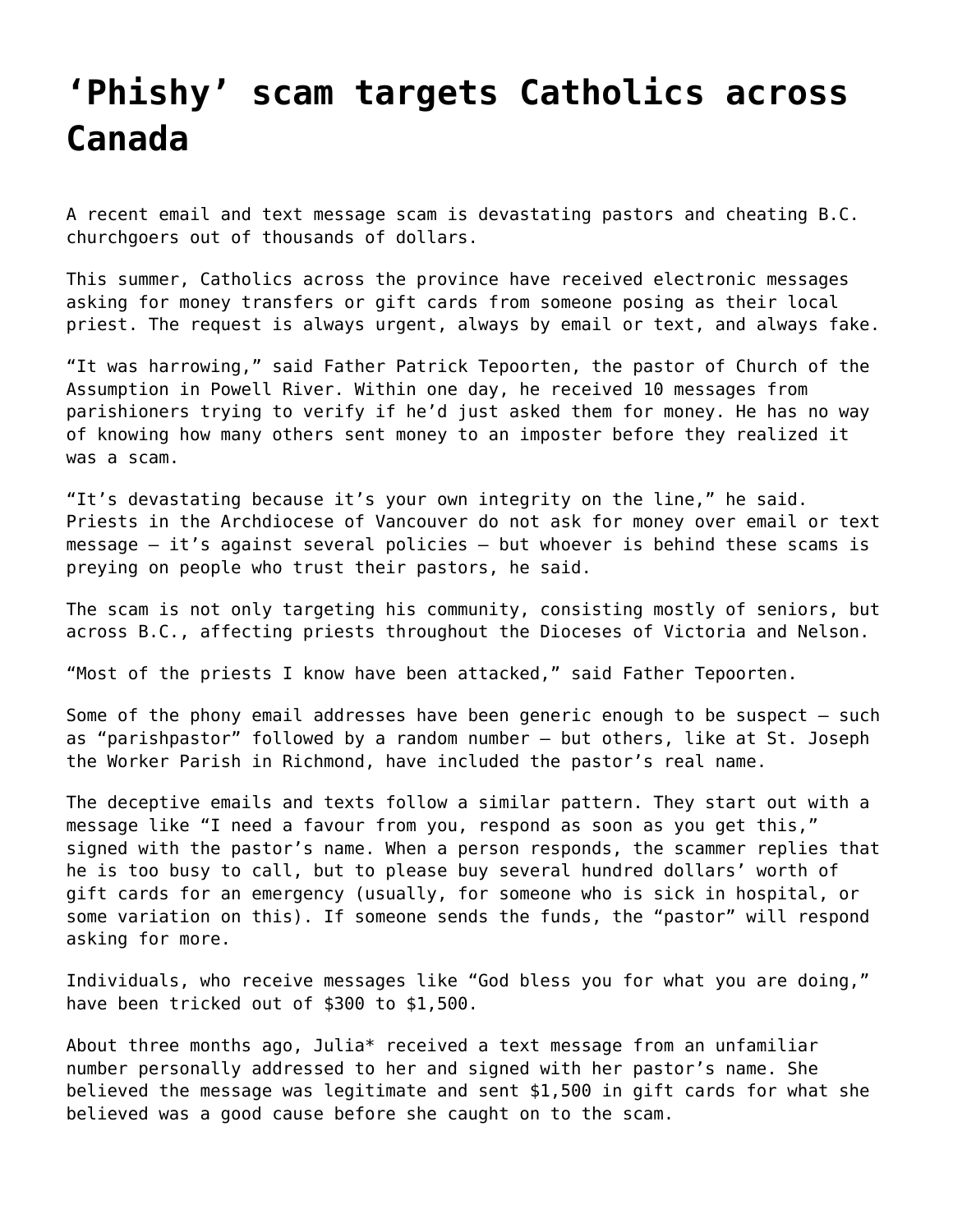"I felt really violated," she said. An active member of her B.C. parish, she believes someone lifted her name and phone number from a weekly bulletin and used it to trick her into spending the money.

"I heard of Facebook and messenger scams, but because it was through text, I didn't clue in," she said. "People believe their priests. They don't want to be bad people for not helping out a priest."

Julia approached her local RCMP and told all of her friends about the fraudulent messages, saying while she was embarrassed about the mistake, she didn't want anyone else to be a victim. "Always confirm when someone asks for money. Call them. That would be the most secure way of doing it. Hear their voice and know who you are talking to."

"So sad that people are preying on the good nature of parishioners to extort funds in this way." —Neil McCarthy

The issue affects parishes across the country. Communications directors in Calgary, Edmonton, and Toronto told The B.C. Catholic scammers have repeatedly targeted their people, too.

"It happened last year, and again in the last few weeks," said the Archdiocese of Toronto's Neil McCarthy. "So sad that people are preying on the good nature of parishioners to extort funds in this way."

Meanwhile in Edmonton, Lorraine Turchansky said she received reports of nine parishes and one college who were targeted by the scam, though there could be more. "I suspect there may be more victims we have not heard about, as they may be embarrassed," she said.

She and others suspect whoever is behind the fraud is taking names and numbers from parish bulletins (which are available to the public) and not hacking directly into email or phone contacts of priests. Still, Father Tepoorten is changing the passwords and privacy settings on his online accounts just in case.

Father Joseph Le, chancellor of the Archdiocese of Vancouver, confirmed no priest in the Lower Mainland should be asking for money via email or text message.

According to local policies, clergy "must not solicit in any way, directly or indirectly, by word or action, any gift, bequest, loan, or endowment for his personal benefit from a person with whom he has, or has had, a pastoral relationship," without permission from the archbishop.

If people want to donate money to the parish, "they can give to the parish